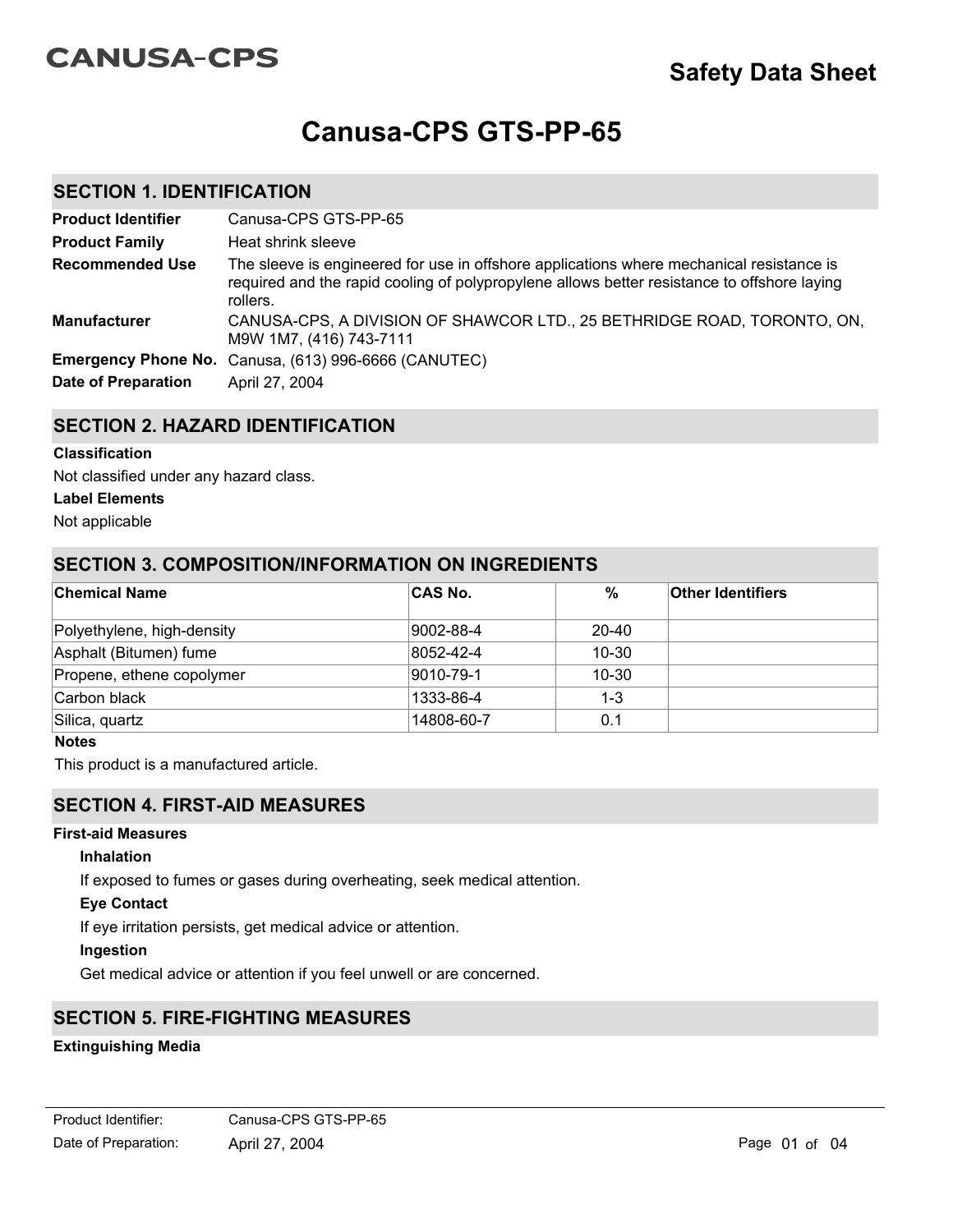#### **Suitable Extinguishing Media**

Water spray; dry chemical; carbon dioxide; foam.

#### **Specific Hazards Arising from the Product**

When heated to decomposition, burns and emits flames with an acrid odour.

## **Special Protective Equipment and Precautions for Fire-fighters**

Use self-contained breathing apparatus during firefighting.

# **SECTION 6. ACCIDENTAL RELEASE MEASURES**

**Environmental Precautions**

Not applicable.

## **Methods and Materials for Containment and Cleaning Up**

Dispose of in compliance with applicable legislation.

# **SECTION 7. HANDLING AND STORAGE**

## **Precautions for Safe Handling**

Avoid overheating. Do not breathe fumes produced during overheating or burning. Keep the product clean, prevent contamination.

## **Conditions for Safe Storage**

Cool, dry environment.

# **SECTION 8. EXPOSURE CONTROLS/PERSONAL PROTECTION**

#### **Control Parameters**

Not available.

This product is a manufactured article.

#### **Appropriate Engineering Controls**

General ventilation is usually adequate. Use local exhaust ventilation, if general ventilation is not adequate to control amount in the air.

#### **Individual Protection Measures**

#### **Eye/Face Protection**

Safety goggles recommended during flame heating.

#### **Skin Protection**

Long sleeves and pants.

#### **Respiratory Protection**

Not normally required if product is used as directed. Use a NIOSH approved respirator with organic vapour cartridges when in a confined or restricted area or if ventilation is not adequate.

# **SECTION 9. PHYSICAL AND CHEMICAL PROPERTIES**

## **Basic Physical and Chemical Properties**

| Appearance                          | Black.                  |
|-------------------------------------|-------------------------|
| <b>Relative Density (water = 1)</b> | $\sim$ 1                |
| <b>Solubility</b>                   | Insoluble in water      |
| <b>Other Information</b>            |                         |
| <b>Physical State</b>               | Solid                   |
| <b>Other Physical Property 1</b>    | Adhesive coated plastic |

# **SECTION 10. STABILITY AND REACTIVITY**

# **Reactivity**

Not applicable.

Date of Preparation: April 27, 2004 **Page 02 of 04** Page 02 of 04 Product Identifier: Canusa-CPS GTS-PP-65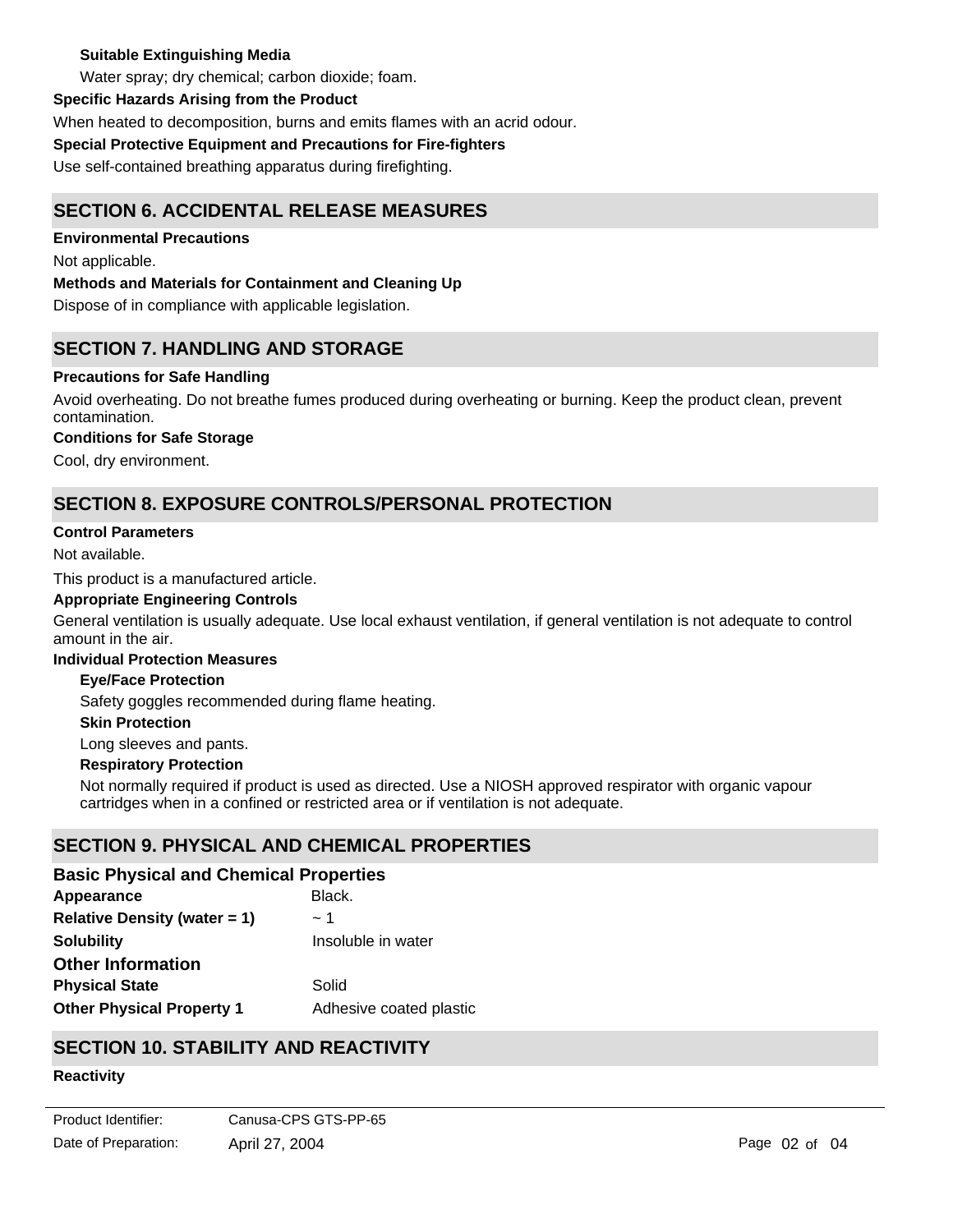#### **Possibility of Hazardous Reactions**

Decomposes at elevated temperatures. Avoid strong oxidizers.

# **SECTION 11. TOXICOLOGICAL INFORMATION**

This product is a manufactured article. All components are completely encased in the product.

#### **Acute Toxicity**

| ∣Chemical Name             | <b>LC50</b>                               | LD50 (oral)          | LD50 (dermal)           |
|----------------------------|-------------------------------------------|----------------------|-------------------------|
| Polyethylene, high-density |                                           | $>$ 2000 mg/kg (rat) |                         |
| Asphalt (Bitumen) fume     | $> 94.4$ mg/m3 (rat) (4-hour<br>exposure) | $>$ 5000 mg/kg (rat) | $>$ 2000 mg/kg (rabbit) |
| Carbon black               | 6750 mg/m3 (4-hour<br>exposure)           |                      |                         |

## **Skin Corrosion/Irritation**

May cause irritation.

#### **Carcinogenicity**

| <b>Chemical Name</b>       | <b>IARC</b> | <b>ACGIH®</b>  | <b>NTP</b>       | <b>OSHA</b> |
|----------------------------|-------------|----------------|------------------|-------------|
| Polyethylene, high-density | Not Listed  | Not designated | Not Listed       | Not Listed  |
| Asphalt (Bitumen) fume     | Group 2B    | IA4            | Not Listed       | Not Listed  |
| Carbon black               | Group 2B    | lA3            | Not Listed       | Not Listed  |
| Silica, quartz             | Group 1     | IA2            | Known carcinogen | Not Listed  |
| Propene, ethene copolymer  | Not Listed  | Not Listed     | Not Listed       | Not Listed  |

# **SECTION 12. ECOLOGICAL INFORMATION**

# **SECTION 13. DISPOSAL CONSIDERATIONS**

#### **Disposal Methods**

Dispose of in compliance with all federal, state, provincial, municipal and local legislation.

# **SECTION 14. TRANSPORT INFORMATION**

This section is not required by WHMIS 2015. This section is not required by OSHA HCS 2012. Not regulated under Canadian TDG regulations. Not regulated under US DOT Regulations. Not regulated under IATA Regulations.

**Special Precautions** Not applicable

#### **Transport in Bulk According to Annex II of MARPOL 73/78 and the IBC Code**

Not applicable

# **SECTION 15. REGULATORY INFORMATION**

#### **Safety, Health and Environmental Regulations**

This product is a manufactured article.

# **SECTION 16. OTHER INFORMATION**

| <b>NFPA Rating</b> | Health - 0 | Flammability - 1                       | Instability - 0 |
|--------------------|------------|----------------------------------------|-----------------|
|                    |            | <b>Based on</b> Asphalt (Bitumen) fume |                 |
|                    |            |                                        |                 |